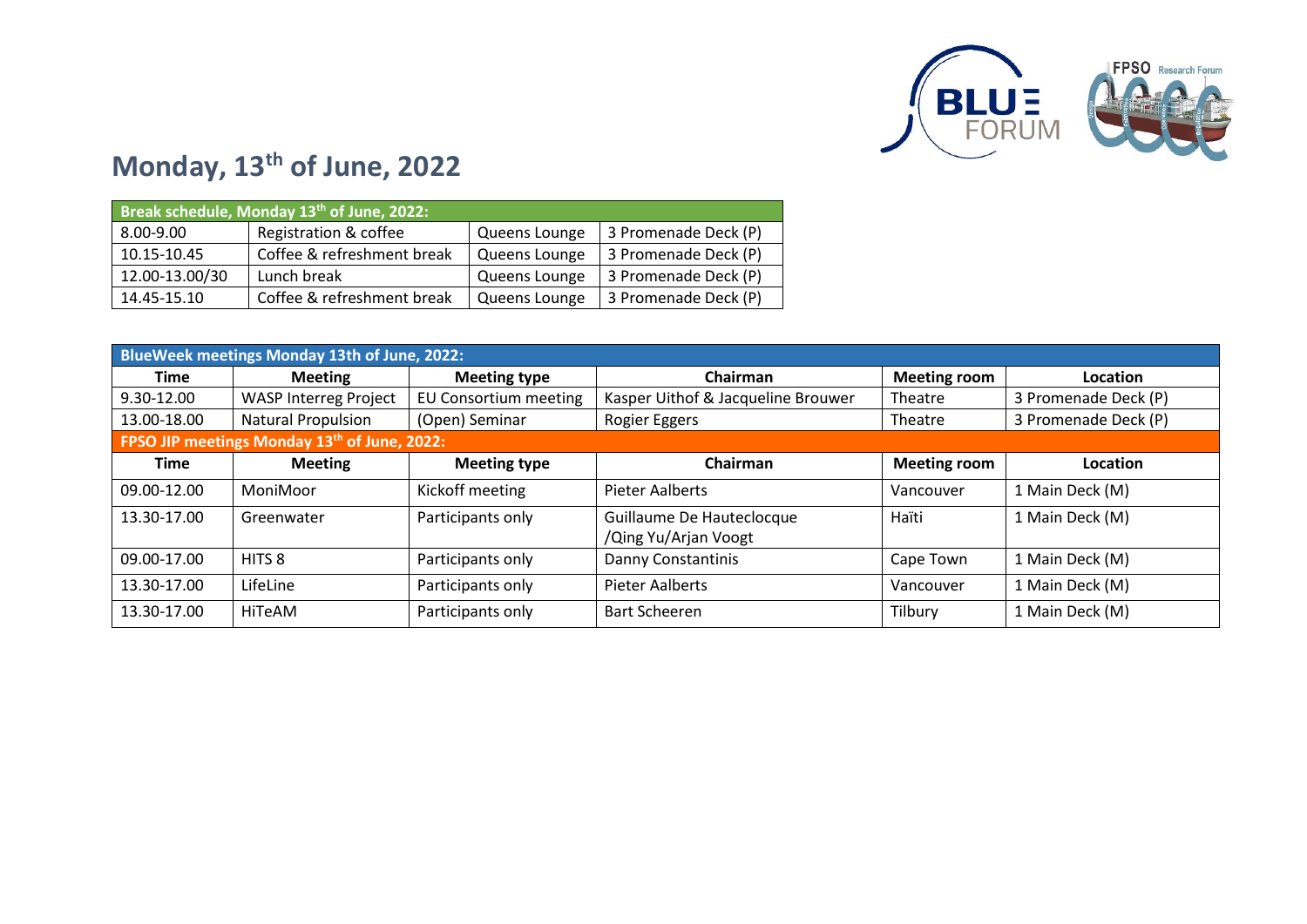

# **Tuesday, 14th of June, 2022**

| Break schedule, Tuesday 14 <sup>th</sup> of June, 2022: |                                  |                   |                      |  |  |
|---------------------------------------------------------|----------------------------------|-------------------|----------------------|--|--|
| 8.00-9.00                                               | <b>Registration &amp; Coffee</b> | Queens Lounge     | 3 Promenade Deck (P) |  |  |
| 10.15-10.45                                             | Coffee & refreshment break       | Queens Lounge     | 3 Promenade Deck (P) |  |  |
| 12.00-13.00/30                                          | Lunch break                      | Queens Lounge     | 3 Promenade Deck (P) |  |  |
| 15.20-15.50                                             | Coffee & refreshment break       | Queens Lounge     | 3 Promenade Deck (P) |  |  |
| $18.00 - 19.30$                                         | <b>Drinks</b>                    | Queens Lounge/Bow | 3 Promenade Deck (P) |  |  |

|             | <b>BlueWeek meetings Tuesday 14th of June, 2022:</b> |                                       |                                    |                     |                      |  |  |
|-------------|------------------------------------------------------|---------------------------------------|------------------------------------|---------------------|----------------------|--|--|
| Time        | <b>Meeting</b>                                       | <b>Meeting type</b>                   | Chairman                           | <b>Meeting room</b> | <b>Location</b>      |  |  |
| 9.00-10.30  | <b>IWSA</b> member meeting                           | <b>Association meeting</b>            | Gavin Allwright                    | Theatre             | 3 Promenade Deck (P) |  |  |
| 10.30-12.00 | WASP Interreg project                                | EU Consortium meeting                 | Kasper Uithof & Jacqueline Brouwer | Theatre             | 3 Promenade Deck (P) |  |  |
| 13.00-18.00 | Zero Emission                                        | (open) Seminar                        | Christian Veldhuis                 | Theatre             | 3 Promenade Deck (P) |  |  |
| 13.30-16.30 | WISP JIP                                             | Participants only                     | Patrick Hooijmans                  | Cape Town           | 1 Main Deck (M)      |  |  |
|             | FPSO JIP meetings Tuesday 14th of June, 2022:        |                                       |                                    |                     |                      |  |  |
| <b>Time</b> | <b>Meeting</b>                                       | <b>Meeting type</b>                   | Chairman                           | <b>Meeting room</b> | Location             |  |  |
| 09.00-12.00 | <b>DONUT JIP</b>                                     | Participants only                     | Pooria Pahlavan                    | Vancouver           | 1 Main Deck (M)      |  |  |
| 13.30-17.00 | Strengthbond                                         | Participants only                     | Maxime Deydier                     | Vancouver           | 1 Main Deck (M)      |  |  |
| 09.00-17.00 | <b>MONITAS User Group</b>                            | Participants only                     | <b>Pieter Aalberts</b>             | Guadeloupe          | 1 Main Deck (M)      |  |  |
| 09.00-17.00 | <b>HAWAIII</b>                                       | Open meeting                          | Frédérick Jaouën                   | Trinidad            | 1 Main Deck (M)      |  |  |
| 13.30-17.00 | Green FPSO                                           | Open meeting                          | Jaap de Wilde                      | Haïti               | 1 Main Deck (M)      |  |  |
| 09.00-12.00 | ComFLOW User Group                                   | Participants only                     | Joop Helder                        | Tilbury             | 1 Main Deck (M)      |  |  |
| 13.30-17.00 | <b>Breakin CFD JIP</b>                               | Participants only                     | Jule Scharnke                      | Tilbury             | 1 Main Deck (M)      |  |  |
| 17.30-18.30 | JIP Managers meeting                                 | JIP managers,<br>organizers, chairman | Olaf Waals                         | Tilbury             | 1 Main Deck (M)      |  |  |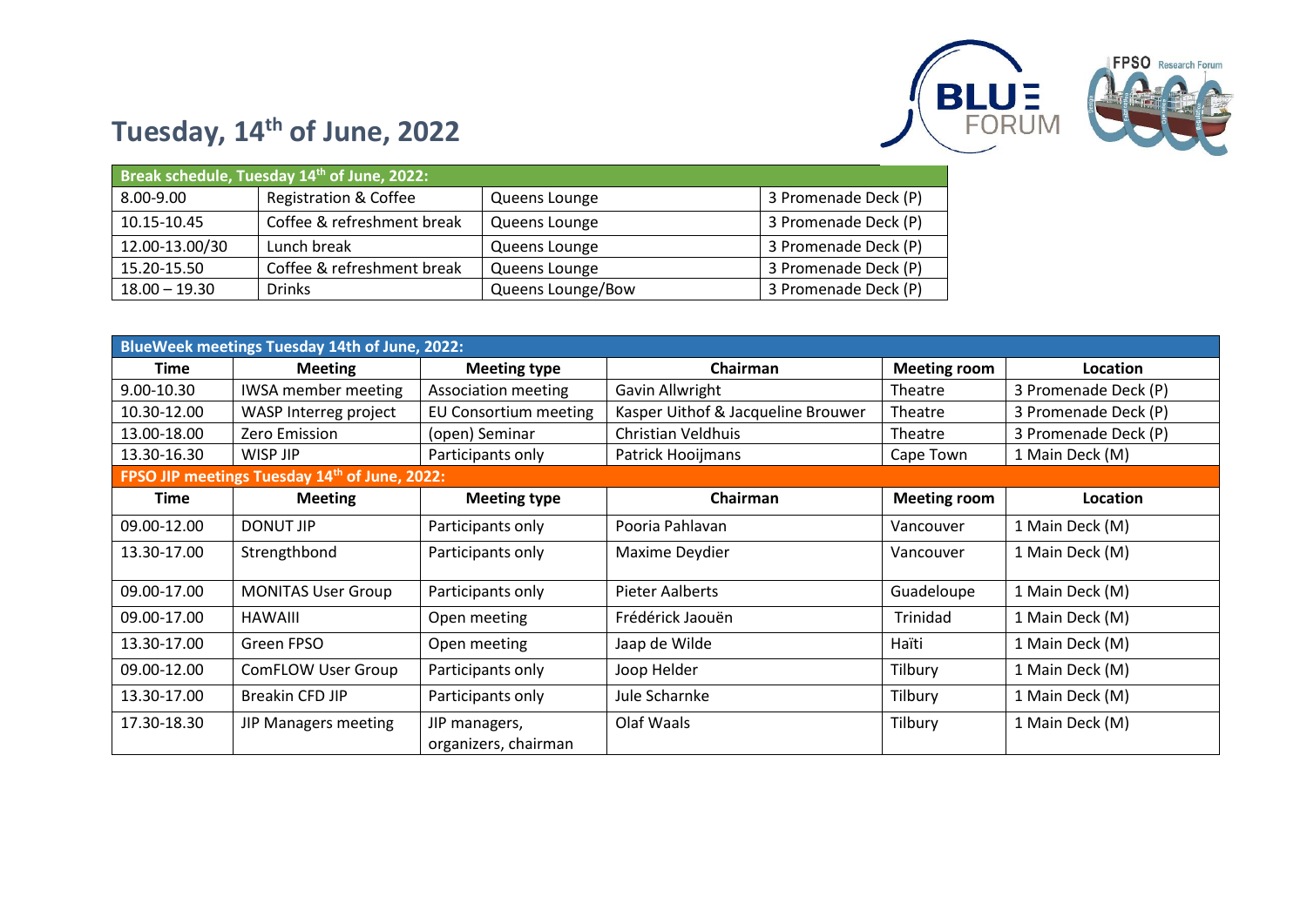

## **Wednesday, 15th of June, 2022**

|             | Joint initiative: Blue Forum & FPSO Research Forum, Wednesday 15 <sup>th</sup> of June, 2022 |                   |                      |  |  |  |  |
|-------------|----------------------------------------------------------------------------------------------|-------------------|----------------------|--|--|--|--|
| 7.30-10.15  | Registration & coffee                                                                        | Queens Lounge     | 3 Promenade Deck (P) |  |  |  |  |
| 8.30-10.00  | Pre-forum financial Session: Sustainable Investments enabling                                | Theatre           | 3 Promenade Deck (P) |  |  |  |  |
|             | your route to zero                                                                           |                   |                      |  |  |  |  |
| 10.00-10.15 | Opening Forum & Welcome                                                                      | Theatre           | 3 Promenade Deck (P) |  |  |  |  |
| 10.15-12.00 | Session 1: Renewable Energy Production & Storage                                             | Theatre           | 3 Promenade Deck (P) |  |  |  |  |
| 12.00-13.30 | Lunch                                                                                        | Queens Lounge     | 3 Promenade Deck (P) |  |  |  |  |
| 13.30-15.15 | Session 2: Sustainable Alternative Energy Carriers & Power:                                  | Theatre           | 3 Promenade Deck (P) |  |  |  |  |
|             | changes ahead in operations & Logistics                                                      |                   |                      |  |  |  |  |
| 15.15-15.45 | Coffee & refreshment break                                                                   | Queens Lounge     | 3 Promenade Deck (P) |  |  |  |  |
| 15.45-17.30 | Session 3: Local & Regional energy transition actions and                                    | Theatre           | 3 Promenade Deck (P) |  |  |  |  |
|             | strategies                                                                                   |                   |                      |  |  |  |  |
| 17.30-19.00 | Drinks                                                                                       | Queens Lounge/Bow | 3 Promenade Deck (P) |  |  |  |  |
| $19.00 -$   | Dinner                                                                                       | Queens Lounge     | 3 Promenade Deck (P) |  |  |  |  |

| <b>Consortium meetings Wednesday 15th of June, 2022:</b> |                     |                       |                      |                     |                 |  |
|----------------------------------------------------------|---------------------|-----------------------|----------------------|---------------------|-----------------|--|
| Time                                                     | <b>Meeting</b>      | <b>Meeting type</b>   | Chairman             | <b>Meeting room</b> | Location        |  |
| 9.00-14.30                                               | Optiwise EU project | EU Consortium meeting | Rogier Eggers        | Cape Town           | 1 Main Deck (M) |  |
| 15.30-18.00                                              | <b>IOGP</b>         | Participants only     | Richard Leeuwenburgh | Cape Town           | 1 Main Deck (M) |  |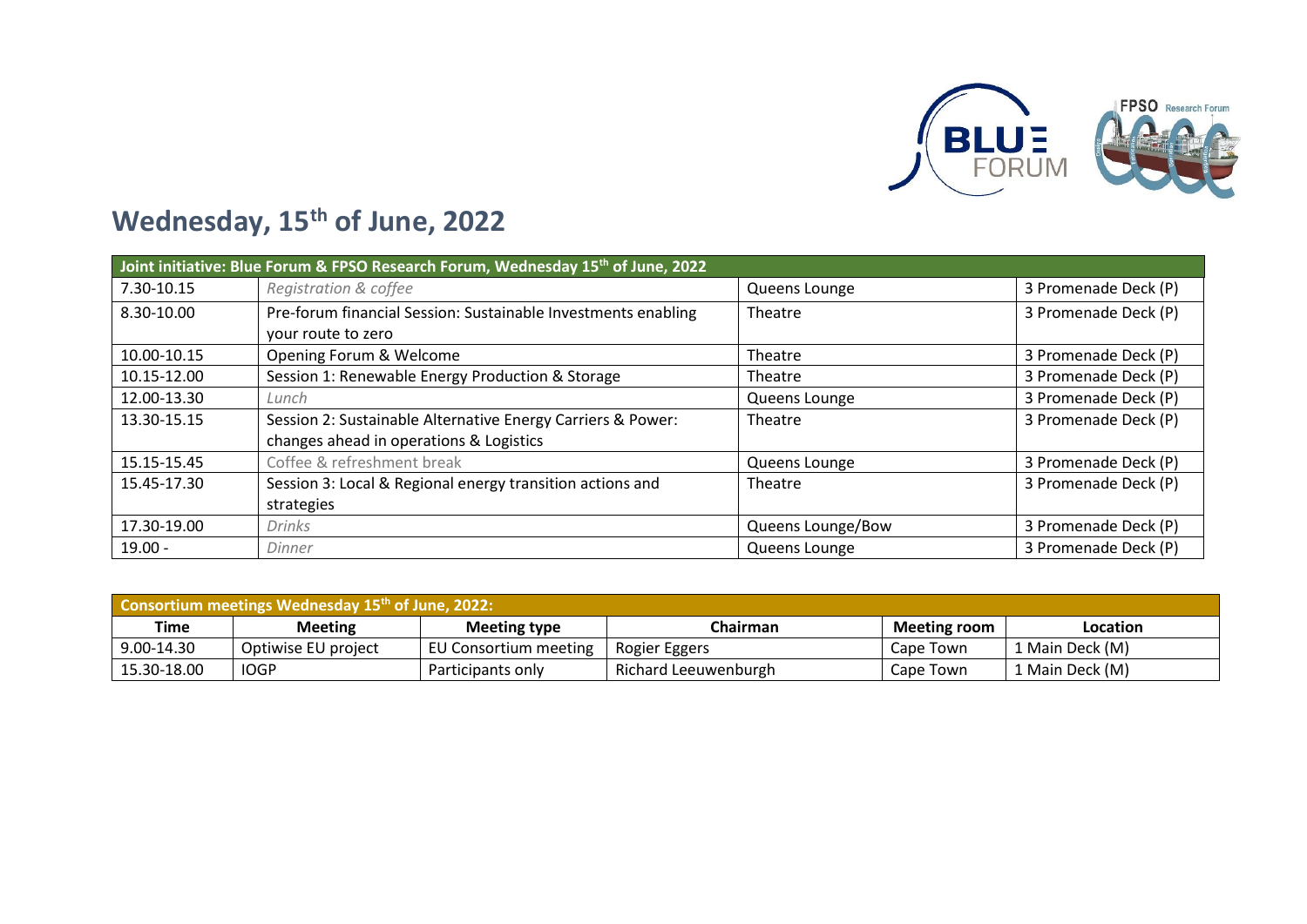

## **Thursday, 16th of June, 2022**

| Break schedule, Thursday 16 <sup>th</sup> of June, 2022: |                                  |                   |                      |  |  |
|----------------------------------------------------------|----------------------------------|-------------------|----------------------|--|--|
| 8.00-9.00                                                | <b>Registration &amp; Coffee</b> | Queens Lounge     | 3 Promenade Deck (P) |  |  |
| 10.15-10.30                                              | Coffee & refreshment break       | Queens Lounge     | 3 Promenade Deck (P) |  |  |
| 12.15-13.30                                              | Lunch break                      | Queens Lounge     | 3 Promenade Deck (P) |  |  |
| 15.00-15.30                                              | Coffee & refreshment break       | Queens Lounge     | 3 Promenade Deck (P) |  |  |
| $17.15 -$                                                | Drinks                           | Queens Lounge/Bow | 3 Promenade Deck (P) |  |  |

| Thursday $16th$ of June, 2022 |                                      |                     |             |                     |                      |  |
|-------------------------------|--------------------------------------|---------------------|-------------|---------------------|----------------------|--|
| Time                          | <b>Meeting</b>                       | <b>Meeting type</b> | Chairman    | <b>Meeting room</b> | Location             |  |
| 9.00-17.15                    | Mooring Integrity User Group meeting | Open meeting        | Arun Duggal | Theatre             | 3 Promenade Deck (P) |  |

| <b>Consortium meetings Thursday 16th of June, 2022:</b>                                      |                     |                       |               |            |                 |  |  |
|----------------------------------------------------------------------------------------------|---------------------|-----------------------|---------------|------------|-----------------|--|--|
| Time<br>Chairman<br><b>Meeting room</b><br><b>Meeting</b><br><b>Meeting type</b><br>Location |                     |                       |               |            |                 |  |  |
| 10.30-12.00                                                                                  | Optiwise EU Project | EU Consortium meeting | Rogier Eggers | Cape Town  | 1 Main Deck (M) |  |  |
| 09.00-14.30                                                                                  | Optiwise EU Project | EU Consortium meeting | Rogier Eggers | Guadeloupe | 1 Main Deck (M) |  |  |